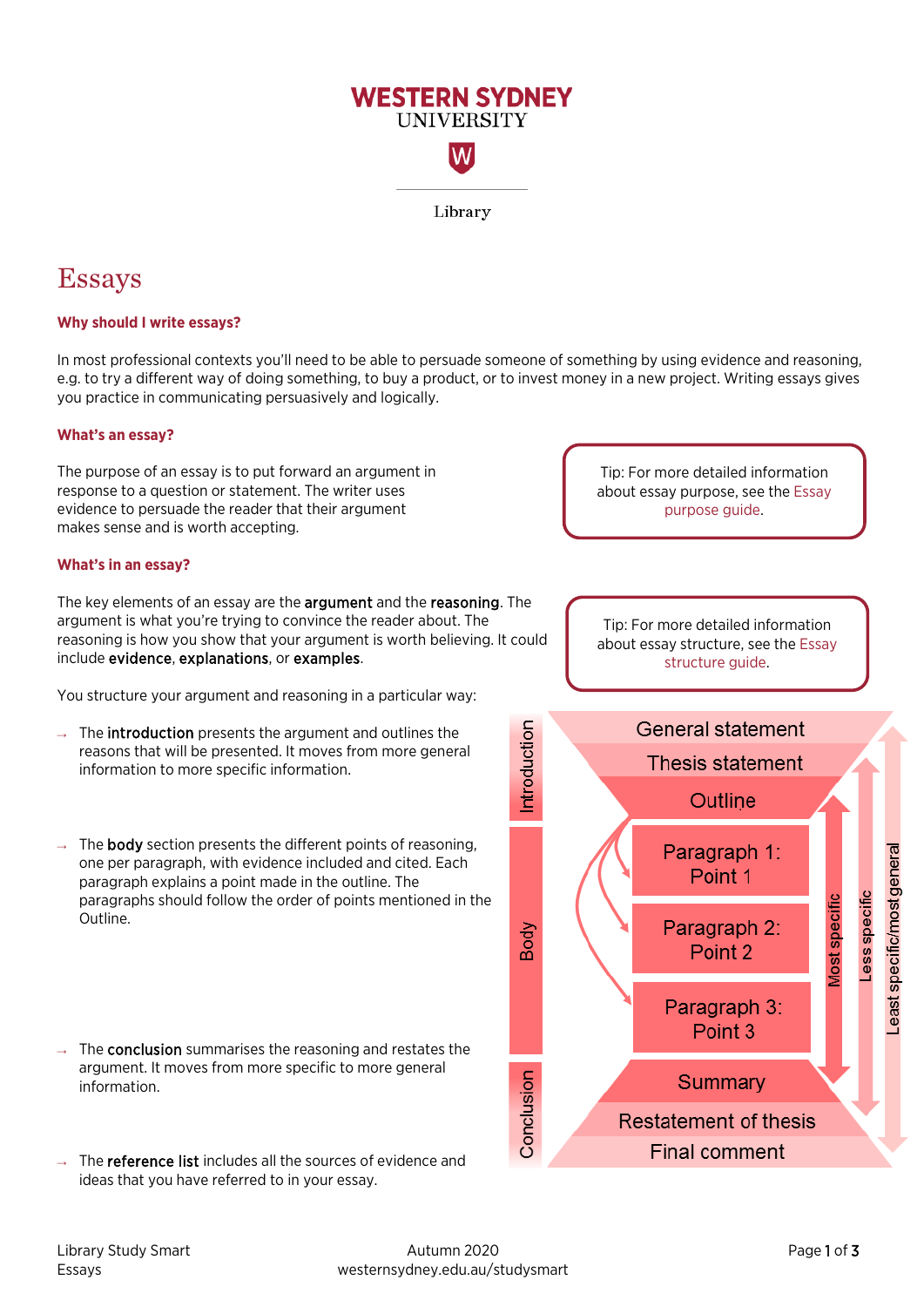### **Example**

### Essay task

Identify and discuss the most serious occupational hazards of nurses.

Identify: say what are the most serious occupational hazards for nurses

Discuss: talk about the most serious occupational hazards in some detail

### Identify thesis statement based on brainstorm

There are several different occupational hazards for nurses but the most serious one is violence.

(An alternative thesis statements could be: The most serious occupational hazards for nurses are violence and stress.)

# Essay outline

### Introduction

- $\rightarrow$  Introduce the general topic: occupational hazards of nurses
- $\rightarrow$  State the argument: there are various occupational hazards for nurses but the most serious is violence against nurses.
- $\rightarrow$  Outline the main points: three serious violencerelated hazards and how they affect nurses

### Body

- $\rightarrow$  Paragraph 1: Violence from patients (explanation, evidence and examples from research)
- $\rightarrow$  Paragraph 2: Violence from family of patients (explanation, evidence and examples from research)
- $\rightarrow$  Paragraph 3: Violence from other staff (explanation, evidence and examples from research)

# Conclusion

- $\rightarrow$  Summarise the main points (reasons)
- $\rightarrow$  Restate the argument: the most serious occupational hazard for nurses is violence
- $\rightarrow$  Finish with a general statement about the topic: nurses should be aware and hospitals should take responsibility for minimising the risk of

#### Brainstorming ideas: occupational hazards of nurses  $\rightarrow$  risk of back injuries stress

- 
- dangers of radiation
- $\rightarrow$  infection
- $\rightarrow$  violence from patients or others  $\rightarrow$  most serious

Tip: For help with understanding task words, read th[e Common task words](https://westernsydney.edu.au/__data/assets/pdf_file/0010/1082476/Common_Task_Words.pdf)

Tip: For a step by step break-down of the essay writing process and deadlines for each step, use the [Assignment Calculator.](http://library.westernsydney.edu.au/assignmentcalculator/)



violent situations Tip: Don't bring in any new evidence in your conclusion.

### **Common problems**

- $\rightarrow$  Irrelevant content or ideas not well organised use the [Essay drafting tool](https://westernsydney.edu.au/__data/assets/pdf_file/0005/1237829/Study_Smart_essay_drafting_tool.pdf) to help organise your ideas or read the [Essay structure](https://westernsydney.edu.au/__data/assets/pdf_file/0016/1082500/Essay_Structure.pdf) guide
- $\rightarrow$  Informal/inappropriate tone read the [Essay tone](https://westernsydney.edu.au/__data/assets/pdf_file/0006/1082508/Essay_Tone.pdf) guide
- $\rightarrow$  Not enough evidence to support your reasons go to the Library's [Referencing and Citation Guide](http://library.westernsydney.edu.au/main/guides/referencing-citation) for help with correctly formatting your citations and references